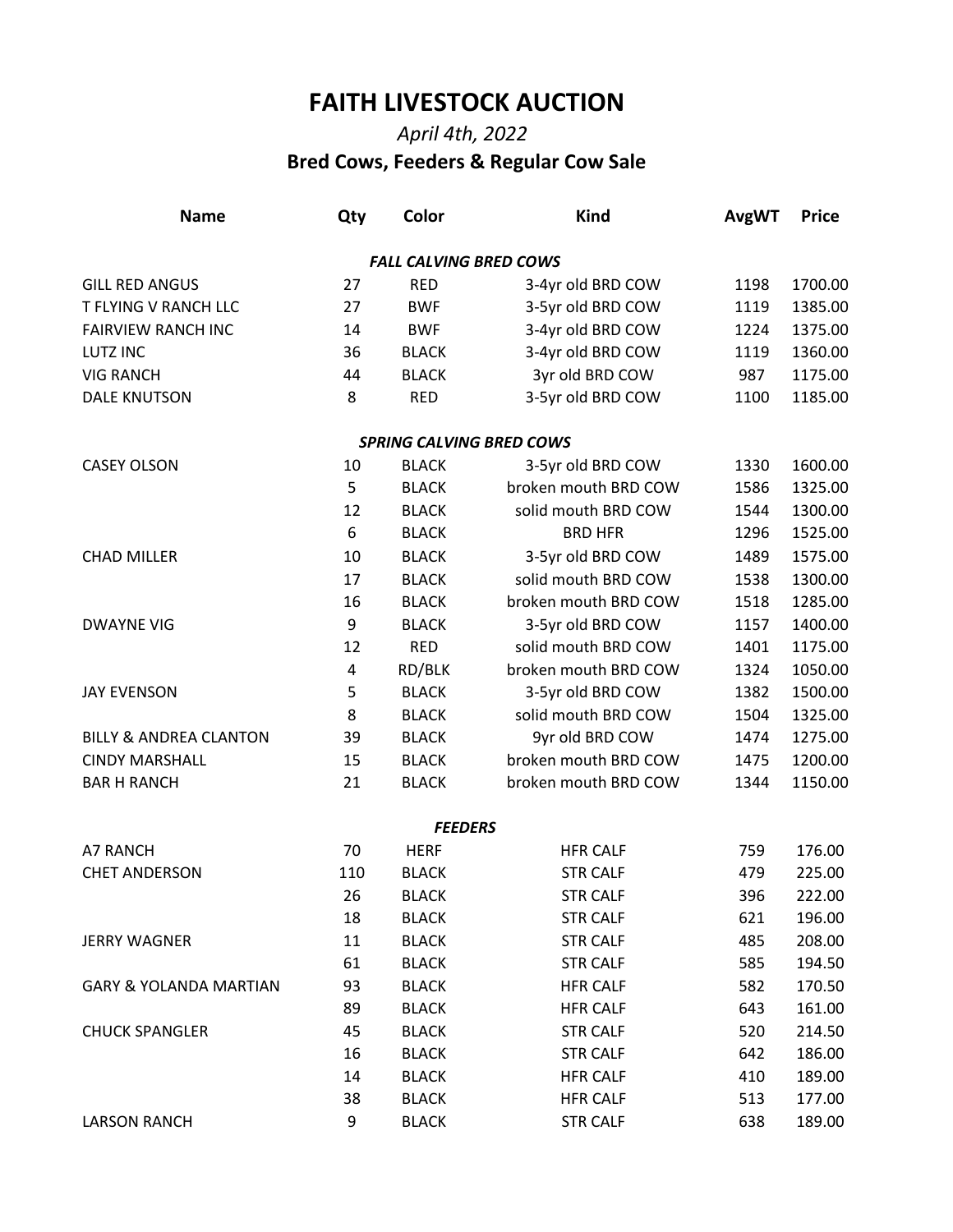|                                | 47             | BLK/BWF          | <b>HFR CALF</b> | 692  | 150.25 |
|--------------------------------|----------------|------------------|-----------------|------|--------|
| <b>MERLE CLARK</b>             | 26             | BLK/BWF          | <b>STR CALF</b> | 650  | 186.00 |
|                                | 29             | BLK/BWF          | <b>HFR CALF</b> | 555  | 174.00 |
| <b>BRUCE HENDRICKSON</b>       | 62             | <b>BLACK</b>     | <b>HFR CALF</b> | 622  | 162.50 |
| <b>JIM PETIK &amp; SONS</b>    | 33             | <b>BLACK</b>     | <b>STR CALF</b> | 674  | 179.75 |
|                                | 22             | BLK/BWF          | <b>HFR CALF</b> | 585  | 160.50 |
| <b>BART CARMICHAEL</b>         | 42             | <b>BLACK</b>     | <b>STR CALF</b> | 543  | 199.75 |
| <b>ROGER GUNDERSON</b>         | 12             | BLK/BWF          | <b>STR CALF</b> | 663  | 181.00 |
| <b>TYSON HEWITT</b>            | 13             | <b>BLACK</b>     | <b>STR CALF</b> | 530  | 213.50 |
|                                | 35             | BLK/BWF          | <b>HFR CALF</b> | 463  | 176.50 |
| <b>DRUM RANCH</b>              | 49             | <b>BLACK</b>     | <b>HFR CALF</b> | 512  | 175.00 |
| <b>GENE AUSTBY</b>             | 38             | <b>BLACK</b>     | <b>HFR CALF</b> | 759  | 150.00 |
| <b>KIRK SCHUELKE</b>           | 33             | <b>BLACK</b>     | <b>HFR CALF</b> | 638  | 160.50 |
| <b>ZEB HOFFMAN</b>             | 16             | <b>RED</b>       | <b>STR CALF</b> | 633  | 184.50 |
|                                | 13             | <b>RED</b>       | <b>STR CALF</b> | 724  | 160.50 |
| <b>BRODY &amp; PERRY FINCK</b> | 25             | <b>BLACK</b>     | <b>HFR CALF</b> | 697  | 149.00 |
| <b>CHAD MILLER</b>             | 30             | <b>BLACK</b>     | <b>HFR CALF</b> | 754  | 151.00 |
| <b>SODAK ANGUS</b>             | 17             | RWF/BWF          | <b>STR CALF</b> | 851  | 142.50 |
| <b>JEREMY STADHEIM</b>         | 19             | <b>HERF</b>      | <b>STR CALF</b> | 586  | 185.50 |
| <b>ALLEN HOWEY</b>             | 22             | <b>RED</b>       | <b>HFR CALF</b> | 608  | 154.00 |
| <b>LAZY JS RANCH</b>           | 12             | <b>HERF</b>      | <b>HFR CALF</b> | 637  | 147.50 |
| <b>DANNY ARNESON</b>           | 9              | <b>BLACK</b>     | <b>HFR CALF</b> | 491  | 173.00 |
| <b>MEL DUTTON</b>              | $\overline{7}$ | <b>BWF</b>       | <b>HFR CALF</b> | 606  | 155.50 |
|                                |                | <b>WEIGH-UPS</b> |                 |      |        |
| <b>MEYER FAMILY LLLP</b>       | 18             | <b>BLACK</b>     | <b>HFRT</b>     | 846  | 116.00 |
| <b>COLT PETERSON</b>           | $\overline{7}$ | <b>BLACK</b>     | <b>HFRT</b>     | 943  | 116.00 |
| <b>FAIRVIEW RANCH INC</b>      | $\mathbf{1}$   | <b>BWF</b>       | <b>HFRT</b>     | 920  | 115.00 |
| RITA MURRAY                    | 6              | <b>BLACK</b>     | <b>HFRT</b>     | 998  | 114.00 |
| <b>DWAYNE VIG</b>              | $\overline{2}$ | <b>BLACK</b>     | <b>HFRT</b>     | 875  | 113.00 |
| <b>BRUCE HENDRICKSON</b>       | $\overline{7}$ | <b>BLACK</b>     | <b>HFRT</b>     | 883  | 112.00 |
| <b>MELVIN ARNESON</b>          | 1              | <b>BLACK</b>     | <b>HFRT</b>     | 940  | 112.00 |
| <b>GARY JORGENSEN</b>          | $\mathbf{1}$   | <b>RED</b>       | <b>HFRT</b>     | 1280 | 111.50 |
| <b>DSK LLC</b>                 | 25             | BLK/BWF          | <b>HFRT</b>     | 899  | 111.00 |
| <b>ARROW F RANCH</b>           | 11             | <b>BLACK</b>     | <b>HFRT</b>     | 874  | 111.00 |
| <b>FISHHOOK RANCH INC</b>      | 6              | <b>BLACK</b>     | <b>HFRT</b>     | 1092 | 110.50 |
| <b>CODY WEYER</b>              | 8              | BK/RD/CH         | <b>HFRT</b>     | 1089 | 110.50 |
| TY THOMPSON                    | 1              | <b>BLACK</b>     | <b>HFRT</b>     | 995  | 110.00 |
| <b>ARNESON RANCH</b>           | 5              | BLK/BWF          | <b>HFRT</b>     | 1055 | 110.00 |
| <b>JIM O'LEARY</b>             | 6              | <b>BLACK</b>     | <b>HFRT</b>     | 910  | 110.00 |
| <b>CASSIE FOSTER</b>           | 1              | <b>BLACK</b>     | <b>HFRT</b>     | 735  | 110.00 |
| <b>MATT WIESINGER</b>          | 1              | <b>RED</b>       | <b>HFRT</b>     | 895  | 110.00 |
| COBB CATTLE CO                 | 1              | <b>BLACK</b>     | <b>HFRT</b>     | 1010 | 110.00 |
| RILEY CARMICHAEL               | $\mathbf{1}$   | <b>BLACK</b>     | <b>HFRT</b>     | 1060 | 108.00 |
| DALE MCLELLAN                  | $\mathbf{1}$   | <b>BLACK</b>     | <b>HFRT</b>     | 1025 | 108.00 |
| <b>GARY FRISVOLD</b>           | 1              | <b>BLACK</b>     | <b>HFRT</b>     | 835  | 107.00 |
| <b>GORDON HELMS</b>            | $\overline{2}$ | <b>RED</b>       | <b>HFRT</b>     | 873  | 106.00 |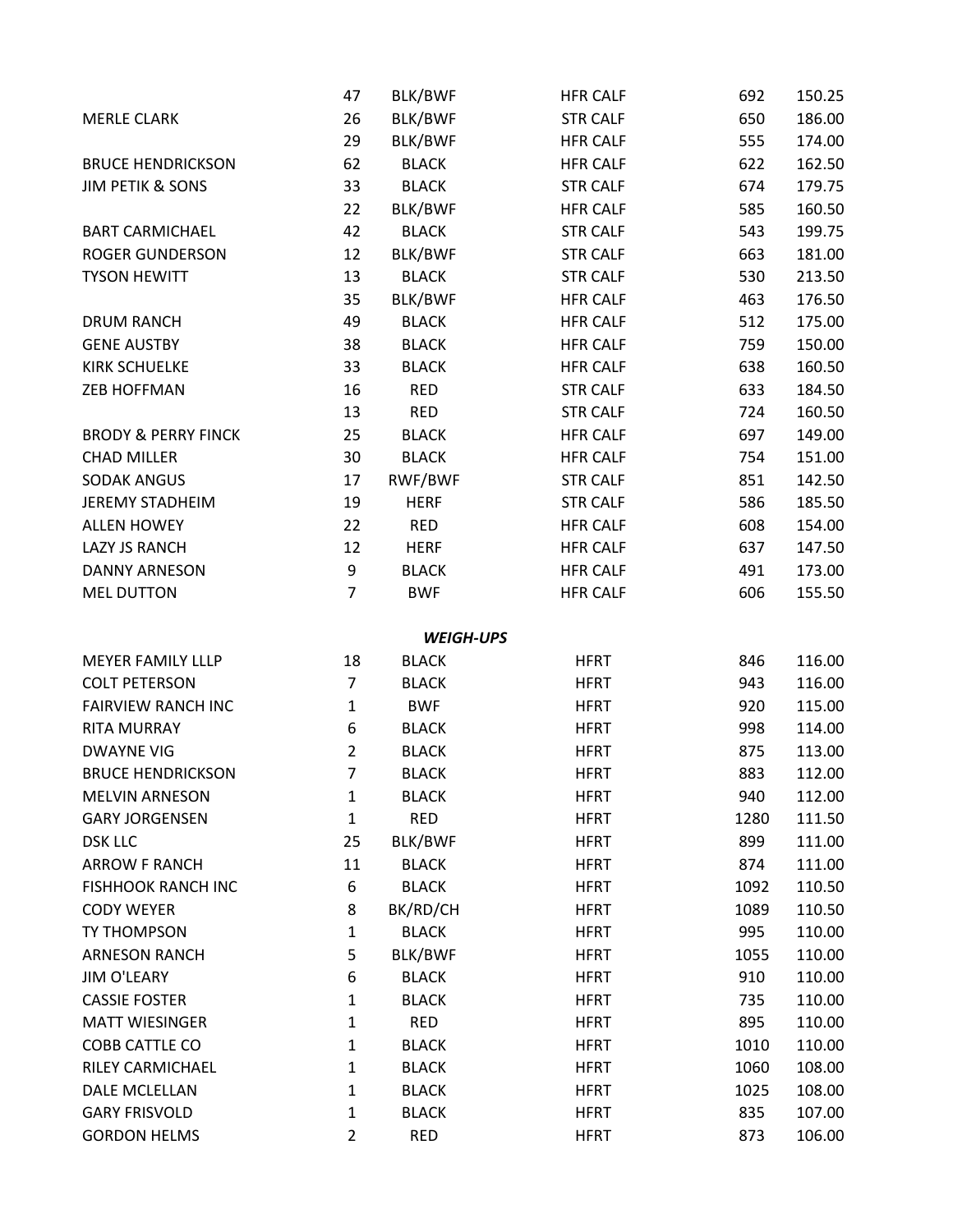| YELLOW HORSE RANCH INC              | 1              | <b>BLACK</b> | <b>HFRT</b> | 930  | 106.00 |
|-------------------------------------|----------------|--------------|-------------|------|--------|
| <b>SCOTT STORM</b>                  | 2              | <b>BLACK</b> | <b>HFRT</b> | 970  | 105.00 |
| REEVE LAND & CATTLE CO              | 4              | <b>BLACK</b> | <b>HFRT</b> | 1115 | 105.00 |
| <b>JIM PETIK &amp; SONS</b>         | 3              | <b>BLACK</b> | <b>HFRT</b> | 1138 | 104.50 |
| <b>RUSTY FOSTER</b>                 | $\mathbf{1}$   | <b>BWF</b>   | <b>HFRT</b> | 1065 | 104.50 |
| <b>TRAVIS ENRIGHT</b>               | 1              | <b>BLACK</b> | <b>HFRT</b> | 1105 | 104.00 |
| <b>SODAK ANGUS</b>                  | $\overline{2}$ | <b>BLACK</b> | <b>HFRT</b> | 1088 | 104.00 |
| <b>KELLY ESCOTT</b>                 | $\mathbf{1}$   | <b>BWF</b>   | <b>HFRT</b> | 1225 | 104.00 |
| <b>NEWTON BROWN</b>                 | 1              | <b>RED</b>   | <b>HFRT</b> | 975  | 103.00 |
| <b>DEREK LONG</b>                   | $\mathbf{1}$   | <b>BLACK</b> | <b>HFRT</b> | 965  | 102.00 |
| <b>CHET ANDERSON</b>                | 1              | <b>BLACK</b> | <b>HFRT</b> | 1020 | 101.00 |
| <b>TERRY KLEIN</b>                  | $\mathbf{1}$   | <b>BLACK</b> | <b>HFRT</b> | 1260 | 101.00 |
| <b>CHUCK ANDERSON</b>               | $\overline{2}$ | <b>BLACK</b> | <b>HFRT</b> | 1115 | 96.00  |
| <b>CONNOR SMITH</b>                 | 1              | <b>BLACK</b> | <b>HFRT</b> | 1205 | 92.00  |
| <b>CASEY OLSON</b>                  | 1              | <b>BLACK</b> | <b>HFRT</b> | 1200 | 101.00 |
|                                     | 1              | <b>BLACK</b> | COW         | 1245 | 88.50  |
|                                     | 6              | <b>BLACK</b> | COW         | 1589 | 87.50  |
| <b>CHERYL VIG</b>                   | 21             | <b>BLACK</b> | COW         | 872  | 112.00 |
| <b>GARY FRISVOLD</b>                | $\overline{2}$ | <b>RED</b>   | COW         | 1038 | 100.00 |
| <b>GREG &amp; LINDY SMITH</b>       | $\overline{2}$ | <b>BLACK</b> | COW         | 1213 | 99.50  |
|                                     | $\overline{2}$ | <b>BLACK</b> | COW         | 1513 | 86.00  |
|                                     | $\mathbf{1}$   | <b>BWF</b>   | COW         | 1585 | 86.00  |
| <b>CHAUNCEY JORGENSEN</b>           | 1              | <b>RED</b>   | COW         | 1155 | 99.00  |
|                                     | 1              | <b>RED</b>   | COW         | 1580 | 84.50  |
| DIAMOND S RANCH LLC                 | 4              | BLK/BWF      | COW         | 1113 | 91.50  |
|                                     | 3              | <b>BLACK</b> | COW         | 1465 | 84.50  |
|                                     | 4              | BLK/BWF      | COW         | 1223 | 78.00  |
| <b>FAIRVIEW RANCH INC</b>           | 1              | <b>BWF</b>   | COW         | 1260 | 90.50  |
| T FLYING V RANCH LLC                | 4              | RD/BLK       | COW         | 1104 | 90.00  |
|                                     | 1              | RD/BLK       | COW         | 1340 | 88.50  |
| <b>CHAD MILLER</b>                  | 1              | <b>BLACK</b> | COW         | 1385 | 89.50  |
| <b>ALVIN VEIT</b>                   | 10             | <b>BLACK</b> | COW         | 1397 | 89.50  |
|                                     | 1              | <b>BLACK</b> | COW         | 1485 | 84.50  |
| <b>IVER HEIER</b>                   | 1              | <b>BLACK</b> | COW         | 1300 | 89.50  |
|                                     | $\overline{2}$ | <b>BLACK</b> | COW         | 1473 | 86.50  |
| <b>WILLIAM &amp; ANDREA CLANTON</b> | 1              | <b>BLACK</b> | COW         | 1495 | 88.50  |
|                                     | $\overline{2}$ | <b>BLACK</b> | COW         | 1320 | 87.50  |
| <b>GREG VEAL</b>                    | 2              | <b>BLACK</b> | COW         | 1353 | 88.00  |
| <b>TRAVIS ENRIGHT</b>               | 3              | <b>BLACK</b> | COW         | 1477 | 88.00  |
| <b>SCOTT STORM</b>                  | 3              | BLK/BWF      | COW         | 1465 | 88.00  |
|                                     | $\mathbf{1}$   | <b>BWF</b>   | COW         | 1135 | 87.00  |
|                                     | 1              | <b>BLACK</b> | COW         | 1400 | 77.00  |
| THANE ESCOTT                        | $\mathbf{1}$   | <b>BWF</b>   | COW         | 1210 | 88.00  |
|                                     | $\overline{2}$ | RWF/BWF      | COW         | 1453 | 82.50  |
|                                     | $\mathbf{1}$   | <b>BLACK</b> | COW         | 1240 | 81.00  |
| <b>HAINES RANCH</b>                 | 1              | <b>BLACK</b> | COW         | 1305 | 87.50  |
| <b>ANDY ELSHERE</b>                 | $\overline{2}$ | BLK/BWF      | COW         | 1403 | 87.00  |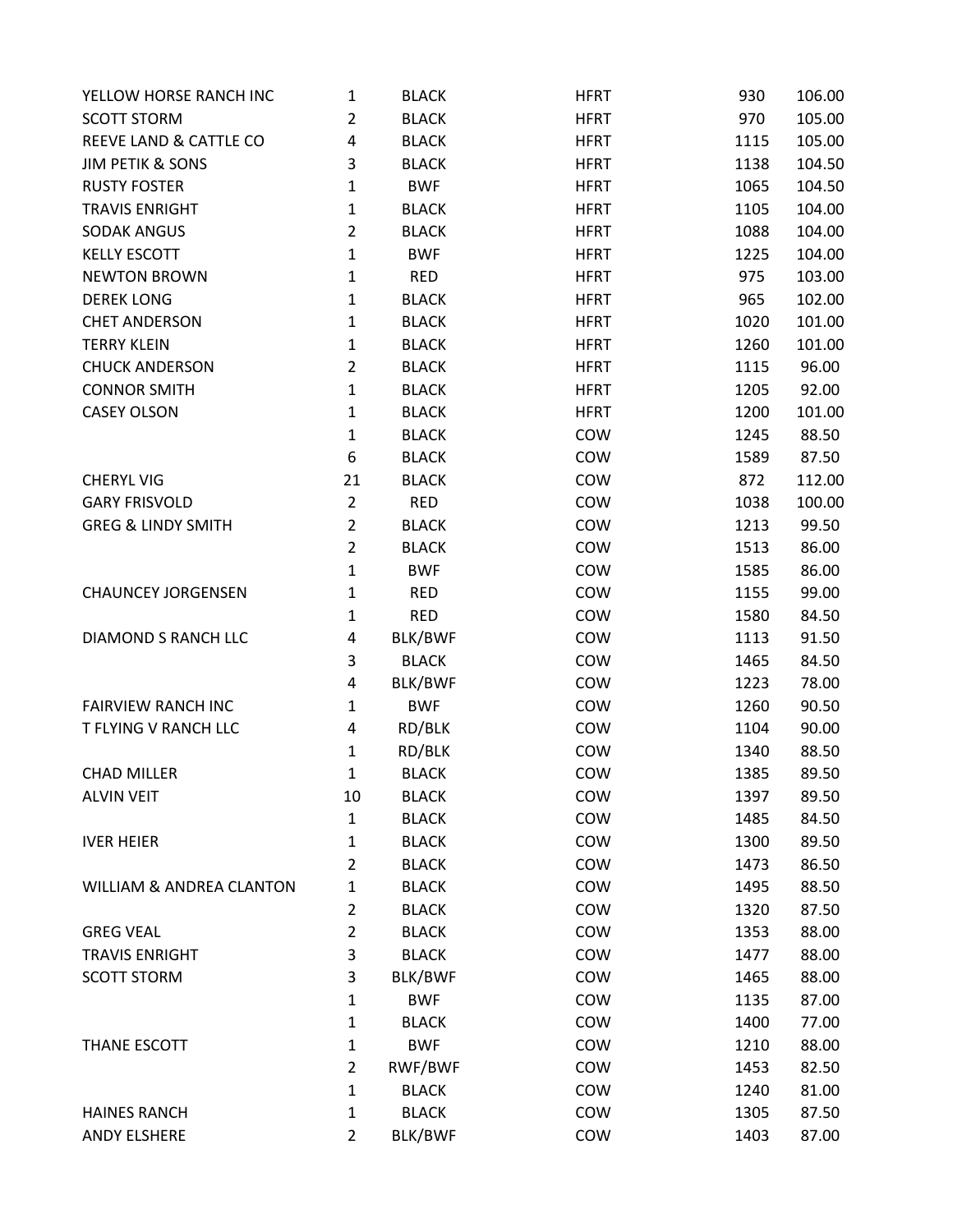| <b>LARRY JUNG</b>        | 1              | <b>BLACK</b> | COW         | 1650 | 87.00  |
|--------------------------|----------------|--------------|-------------|------|--------|
|                          | $\mathbf{1}$   | <b>BLACK</b> | COW         | 1585 | 84.00  |
| <b>BRADY HAM</b>         | $\overline{2}$ | <b>BLACK</b> | COW         | 1380 | 87.00  |
|                          | 1              | <b>BLACK</b> | COW         | 1360 | 80.50  |
| <b>SODAK ANGUS</b>       | 1              | <b>BLACK</b> | COW         | 1175 | 86.50  |
|                          | 4              | <b>BLACK</b> | COW         | 1453 | 82.00  |
| <b>DANNY ARNESON</b>     | $\overline{2}$ | <b>BLACK</b> | COW         | 1265 | 86.50  |
| <b>KENNY KOCER</b>       | 1              | <b>BWF</b>   | COW         | 1405 | 86.50  |
|                          | 3              | <b>BLACK</b> | COW         | 1367 | 86.00  |
| NARCISSO ACOSTA          | 1              | <b>BLACK</b> | COW         | 1370 | 86.50  |
| <b>CODY SCHUELKE</b>     | 3              | <b>BLACK</b> | COW         | 1360 | 86.00  |
| <b>ROBERT REDER</b>      | 1              | <b>BWF</b>   | COW         | 1350 | 86.00  |
|                          | 1              | <b>BWF</b>   | COW         | 1745 | 85.00  |
|                          | 1              | <b>BWF</b>   | COW         | 1425 | 85.00  |
|                          | $\mathbf{1}$   | <b>BWF</b>   | COW         | 1470 | 79.00  |
| <b>MEYER FAMILY LLLP</b> | 25             | <b>BLACK</b> | COW         | 1117 | 85.50  |
|                          | $\mathbf{1}$   | <b>RED</b>   | COW         | 1265 | 83.50  |
| <b>DENNIS HULM</b>       | 1              | <b>BLACK</b> | COW         | 1225 | 85.50  |
| <b>WALTER FEES</b>       | 1              | <b>BLACK</b> | COW         | 1200 | 85.50  |
| <b>JEREMY STADHEIM</b>   | 8              | <b>HERF</b>  | COW         | 1111 | 85.00  |
|                          | 3              | <b>BWF</b>   | COW         | 1455 | 85.00  |
| <b>ERIC SCHUCHARD</b>    | $\overline{2}$ | <b>BLACK</b> | COW         | 1602 | 85.00  |
| YELLOW HORSE RANCH INC   | 3              | <b>BLACK</b> | COW         | 1318 | 85.00  |
| <b>LARRY GRUEB</b>       | 4              | <b>BLACK</b> | COW         | 1195 | 84.50  |
| <b>ROBERT REDER</b>      | 3              | BLK/BWF      | COW         | 1282 | 84.00  |
| <b>JAY EVENSON</b>       | 1              | <b>BLACK</b> | COW         | 1320 | 84.00  |
| <b>CODY WEYER</b>        | $\overline{2}$ | <b>BLACK</b> | COW         | 1253 | 84.00  |
|                          | 4              | BLK/BWF      | COW         | 1456 | 82.00  |
| TIM BERNSTEIN            | 3              | BLK/BWF      | COW         | 1477 | 83.50  |
|                          | $\overline{2}$ | <b>BLACK</b> | COW         | 1418 | 83.00  |
|                          | 1              | <b>BWF</b>   | COW         | 1375 | 75.00  |
| <b>CHAD MILLER</b>       | 1              | <b>BLACK</b> | COW         | 1355 | 83.00  |
| <b>MATT WIESINGER</b>    | $\overline{2}$ | BLK/BWF      | COW         | 1273 | 82.50  |
| <b>CASEY BRINK</b>       | $\mathbf{1}$   | <b>BLACK</b> | COW         | 1300 | 81.50  |
| <b>TRAVIS ENRIGHT</b>    | 1              | <b>BLACK</b> | COW         | 1300 | 80.50  |
| <b>GORDON HELMS</b>      | 3              | <b>RED</b>   | COW         | 1225 | 80.00  |
| <b>LANE KOPREN</b>       | 1              | <b>BLACK</b> | COW         | 1300 | 80.00  |
| COBB CATTLE CO           | 1              | <b>BLACK</b> | COW         | 1390 | 79.50  |
| <b>ARLIE RADWAY</b>      | 1              | <b>BLACK</b> | COW         | 1795 | 79.50  |
| <b>JARVIS PALMER</b>     | 1              | <b>BLACK</b> | COW         | 1240 | 78.50  |
|                          | 1              | <b>BLACK</b> | COW         | 1140 | 78.50  |
|                          | 1              | <b>BLACK</b> | COW         | 1305 | 77.00  |
| <b>CHET ANDERSON</b>     | 19             | BLK/BWF      | COW         | 1263 | 78.00  |
| <b>RAYMOND HOWIE</b>     | $\mathbf{1}$   | <b>BWF</b>   | COW         | 1300 | 77.00  |
| JOHN CAPP RANCH INC      | 1              | <b>BLACK</b> | COW         | 1710 | 76.00  |
| <b>IVER HEIER</b>        | 1              | <b>BLACK</b> | <b>BULL</b> | 2155 | 115.00 |
| <b>MARTY LAWRENCE</b>    | $\mathbf{1}$   | <b>BLACK</b> | <b>BULL</b> | 1955 | 110.00 |